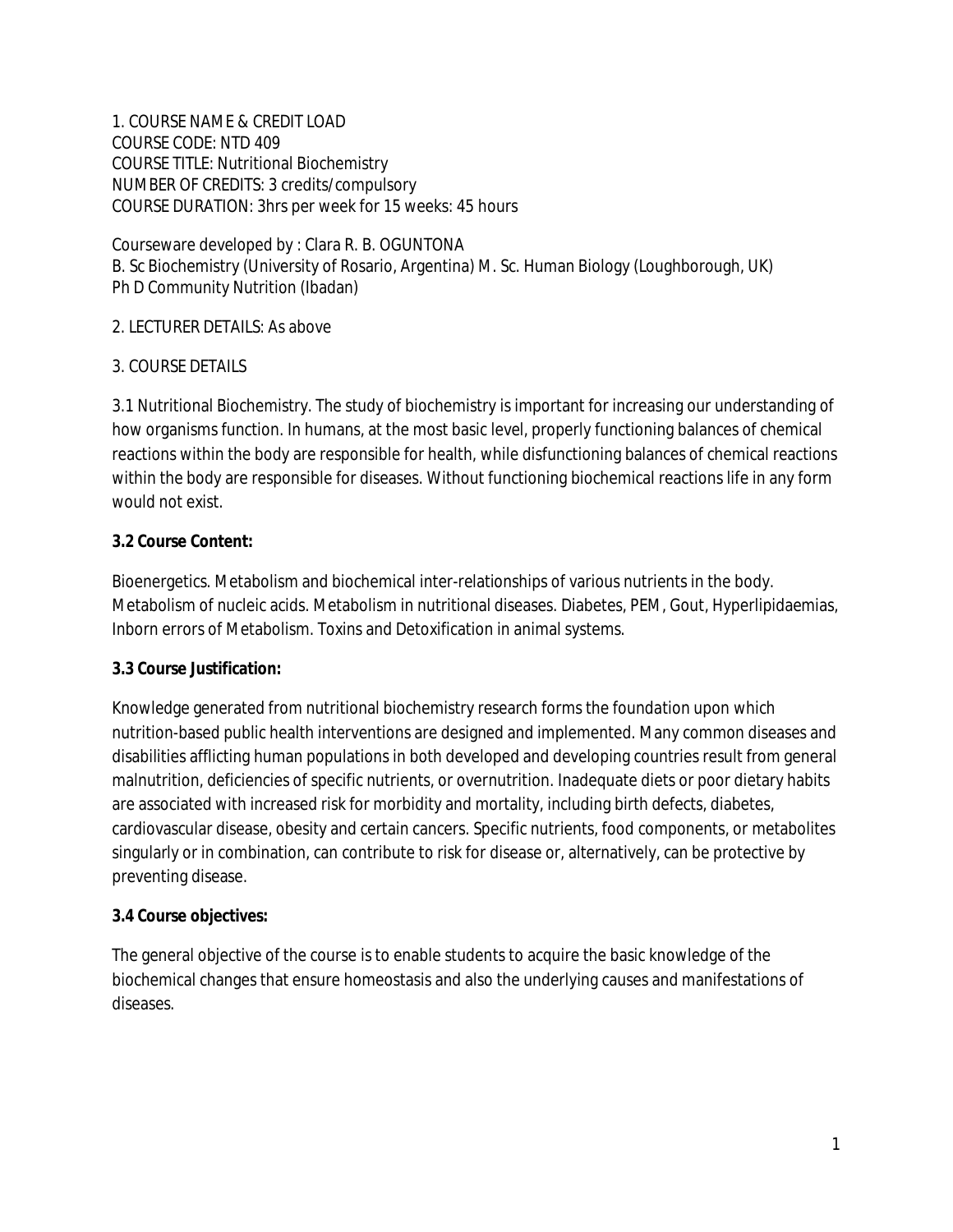At the end of the course students would be able to understand

- how nutrients are metabolised
- the interrelationships of metabolic pathways
- the genetic basis of inherited metabolic diseases
- the biochemical basis of nutritional diseases such as diabetes, gout, hyperlipidaemias, etc.
- and explain the symptoms of nutritional diseases

### **3.5 Course Requirements**

As stipulated by University regulations, students must attend at least 70 % of all activities stipulated for the course. The continuous assessment will consist of a test carrying 15 marks, an assignment which carries 10 marks. Attendance will carry 5 marks. The final written exam will carry 70 marks

### **3.6 Methods of Grading**

| <b>No</b>        | <b>ITEM</b>             | <b>SCORE</b> |
|------------------|-------------------------|--------------|
| 1.               | <b>Class Attendance</b> | 5            |
| 2.               | CAT                     | 15           |
| 3.               | Assignments             | 10           |
| $\overline{4}$ . | Exam                    | 70           |
|                  | Total                   | 100          |

# **3.7 Course Delivery Strategies**

The course objectives will be achieved by the face to face traditional lecture on the course content. Whenever available IT material will be used to enrich the delivery. Assignment given to the class will cover items from the course content which will be carry out in groups or individually. At the beginning of each lecture 5 – 10 minutes will be devoted to review the previous lecture.

# **4.0 LECTURE CONTENT**

Week 1. The concept of work and energy. Revision of Thermodynamic Laws. Endergonic and Exergonic reactions. The process of production of energy in the cell. Energy carrier molecules in the cell (ATP, UTP, CTP, GTP). Conversion of energy in nutrients to usable energy. Digestible and Metabolizable energy. Basic Metabolic Rate. Concept of free energy change (∆G). Relationship between ∆G and the constant of equilibrium K. Role of ATP in the cell. Biological oxidation. Redox Potential. Hydrogen carriers.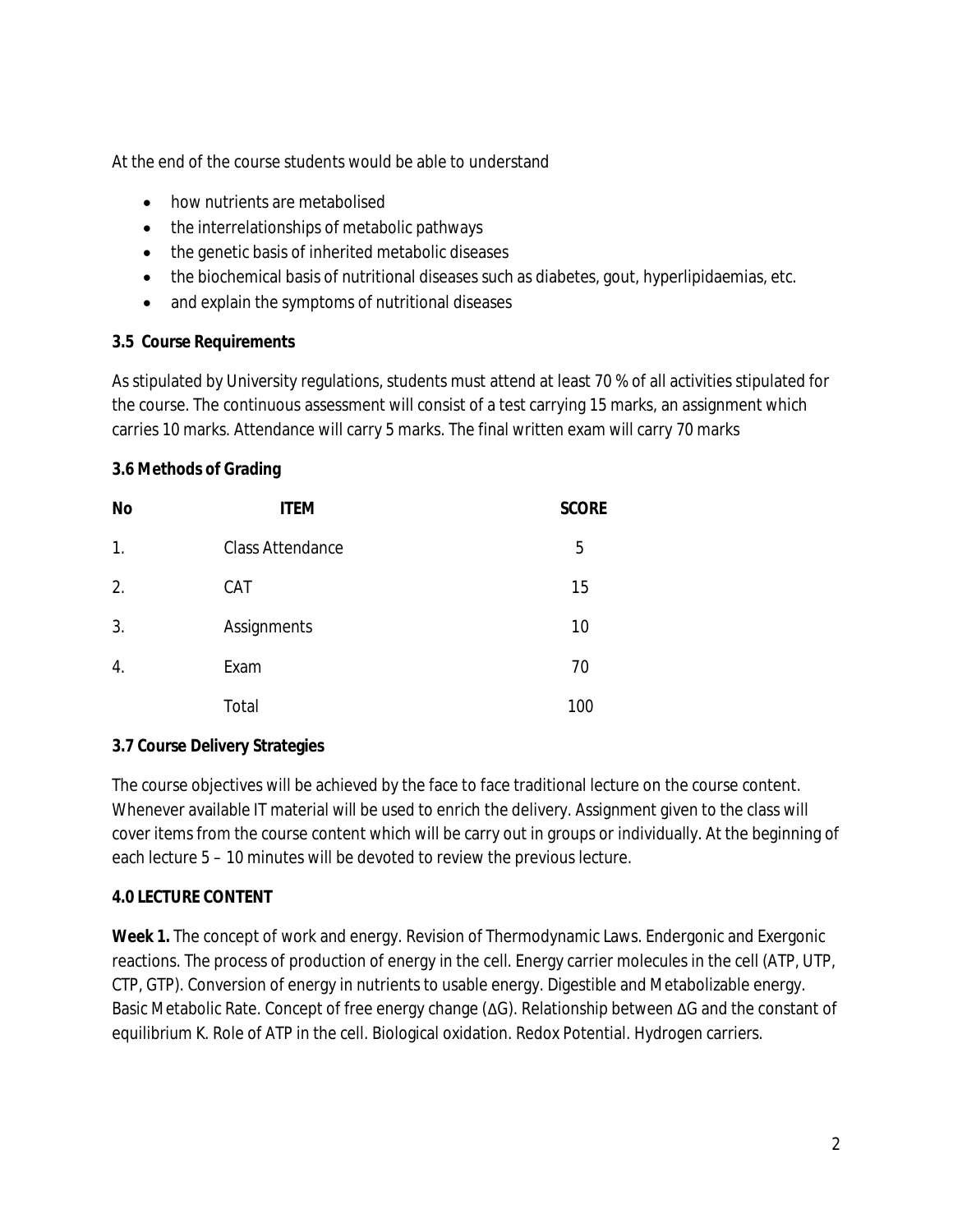### **Study Questions**:

What is the role of ATP in the cell? What is the difference of digestible and metabolizable energy? How is BMR measured? Explain the process of biological oxidation

### **Reading List**:

Lehninger, A. L. Biochemistry. The Molecular Basis of Cell Structure and Function. Worth Publishers. Inc. New York. 1977 Murray, R. K., Granner, D. K. Mayes, P. A. and Rodwell, V.W. Harper's Biohemistry. Prentice-Hall International Inc. London, 1990 Van Damme, M. P., Trembath, M.K. and Gould, J. Biochemistry a Metabolic Challenge. University of Monash IT production. 3<sup>rd</sup>. edition

# **Week 2**.

Revision of energy concepts. The cytochromes. Oxidative phosphorylation. Components of the respiratory chain. Regulation. Mechanism of oxidative phosphorylation. Intermediary metabolism. Anabolic, catabolic and amphibolic pathways. Glycolysis, Kreb's cycle. Overview of fatty acid metabolism. Overview of amino acid metabolism.

### **Study Questions**:

How do the cytochromes function? How efficient is the oxidative phosphorylation as a producer of energy?

What kind of metabolic pathway is the citric acid cycle? What are the roles of the different organelles in metabolism?

**Assignment: i)** Discuss the role of vitamin A in metabolism.

ii) Discuss the role of vitamin B6 in metabolism

# **Reading List**:

The same as above plus

Schneider, E.D. and Sagan, D. (2006) Into the cool: Energy flow, thermodynamics and life ( $1<sup>st</sup>$  ed.) University of Chicago Press.

# **Week 3**

Revision of different metabolic pathways.Metabolism at different levels of organization. Organ, tissue and cells.

Introduction to Nucleic acids. Structure of DNA. Composition of bases. Site of genetic information. Polaridad of the chains. Duplication. Spatial configuration. Semi-conservative character of the duplication.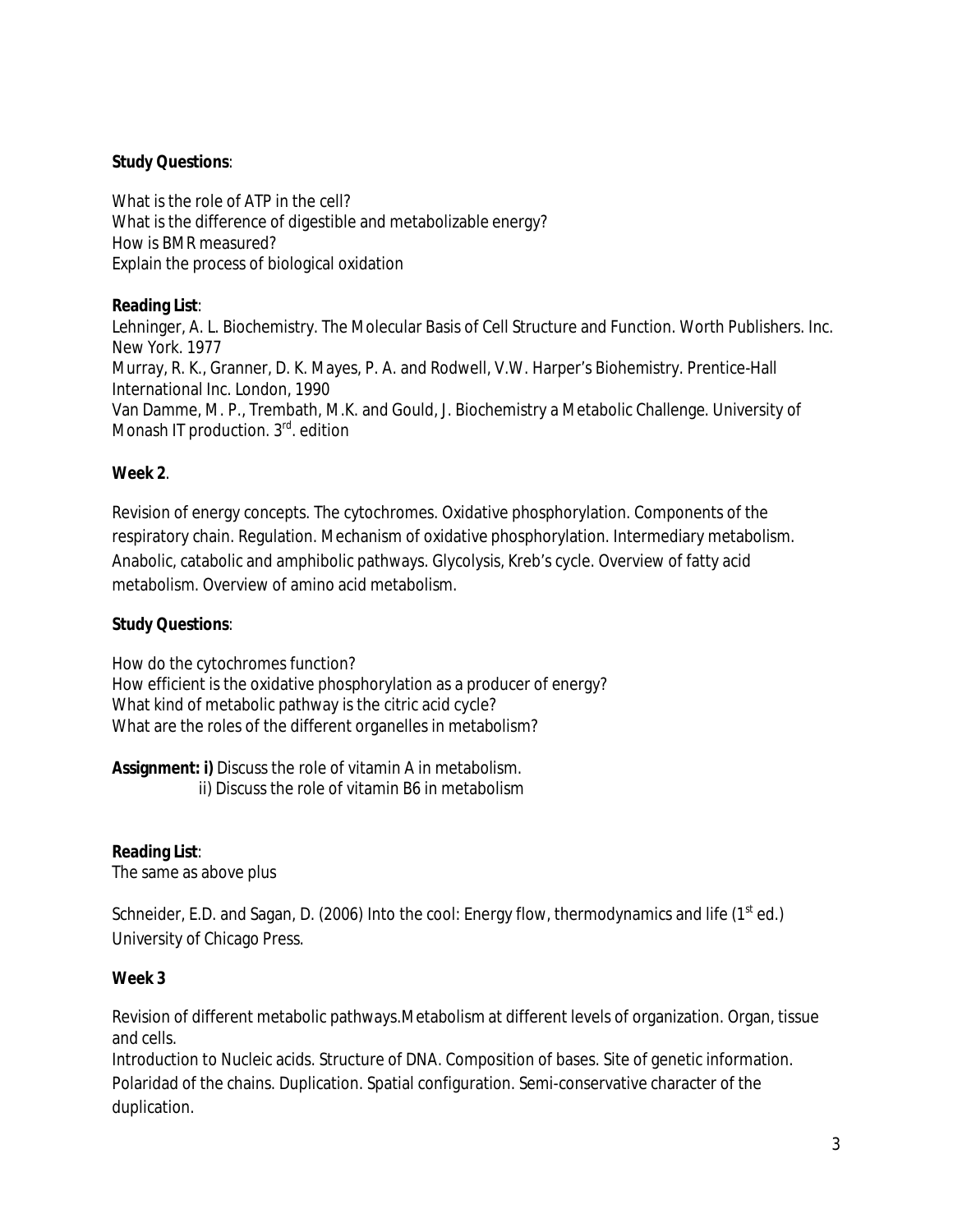### **Study Questions**:

Why is DNA so important? Explain how the genetic information is contained How does DNA replicate ? One of the chains is called the coding strand what is the other one called, why?

### **Reading List**:

As above plus

DNA synthesis replication http://themedicalbiochemistrypage.org/dna.html

### **Week 4**:

Revision of DNA characteristics. Transcription of the genetic information to RNA. RNA important differences with DNA. Types of RNA. Messenger RNA. Size. Function. Stability. Transfer RNA. Important characteristics. Structure. Ribosomal RNA. Protein synthesis.

### **Study Questions:**

How is the genetic information in the DNA passed to the RNA? What are the differences between DNA and RNA? Give an account of the types and characteristics of RNA

### **Reading List**:

As above plus:

RNA structure http://themedicalbiochemistrypage.org/rna.html

### **Week 5**:

Revision of RNAs. Diabetes Mellitus. Types. Diabetes type I, type II ,Gestational, other types. Metabolism in uncontrolled diabetes. Dehydration: causes and consequences. Ketonaemia. Ketonuria. Haemoconcentration. Anuria. Explanation of all symptoms. Increased gluconeogenesis. Aminoacidaemia.

### **Study Questions**;

What are the symptoms of diabetes mellitus? Explain the metabolic mechanisms that lead to dehydration in uncontrolled diabetes Why is there aminoacidaemia in uncontrolled diabetes?

### **Reading List**:

Diabetes. http://themedicalbiochemistrypage.org/diabetes.html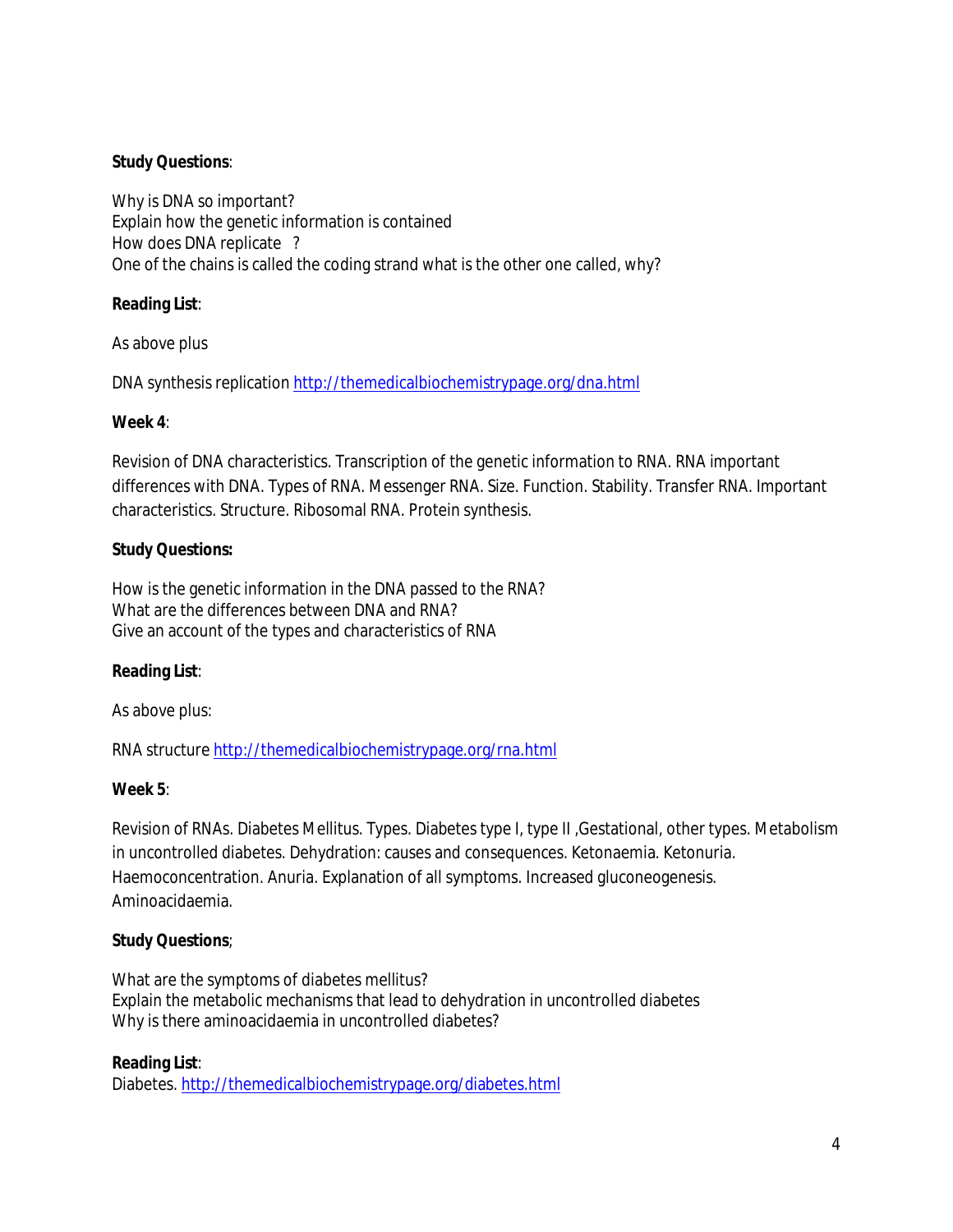Wylie-Rosett J. and F. Vinicor 2001. Diabetes Mellitus in Present Knowledge in Nutrition. 8<sup>th</sup> ed. Bowman and Rusell edtors. ILSI Press. Washington, DC.

# **Week 6**:

Revision of metabolism in uncontrolled diabetes. Factors that can increase the risk of developing diabetes. Causes of deficiency of insulin. Gout. Metabolic disorder of purine catabolism. Formation of "tophi". Inflammation reaction. Hyperuricaemia. Gout diagnosis.

# **Study Questions**:

When does Gout occur? Which are the enzymes involved? Are there other diseases causing hyperuricaemia?

# **Reading List**:

Rodwell, V. W. Nucleotides in Harper's Biochemistry. Murray et al. edits. Prentice Hall International Inc. New York http://themedicalbiochemistrpage.ogr/gout.html

# **Week 7**:

Revision of gout and its causes. Hyperlipidaemias. Classification. Types of lipids and lipoproteins increased in plasma in each type. Chylomicrons, Very low density lipoproteins (VLDL), Low density lipoproteins (LDL), High density lipoproteins (HDL). Composition. Hypercholesterolemia.

# **Study Questions :**

What are the causes of Hyperlipidaemias? Dietary implications of hyperlipidaemias What are the major differences between the different lipoproteins?

# **Reading List**:

Havel, R. J. 1977. Classification of hyperlipidemias. Ann Rev Med 28: 195-209 Thompson, G.R. 2004. Management of dislipidaemias. Heart 90(8) 949-55

# **Assignment**

1) Role of ω-3 fatty acids in cardiovascular disease

2) Pre and pro-biotics. Importance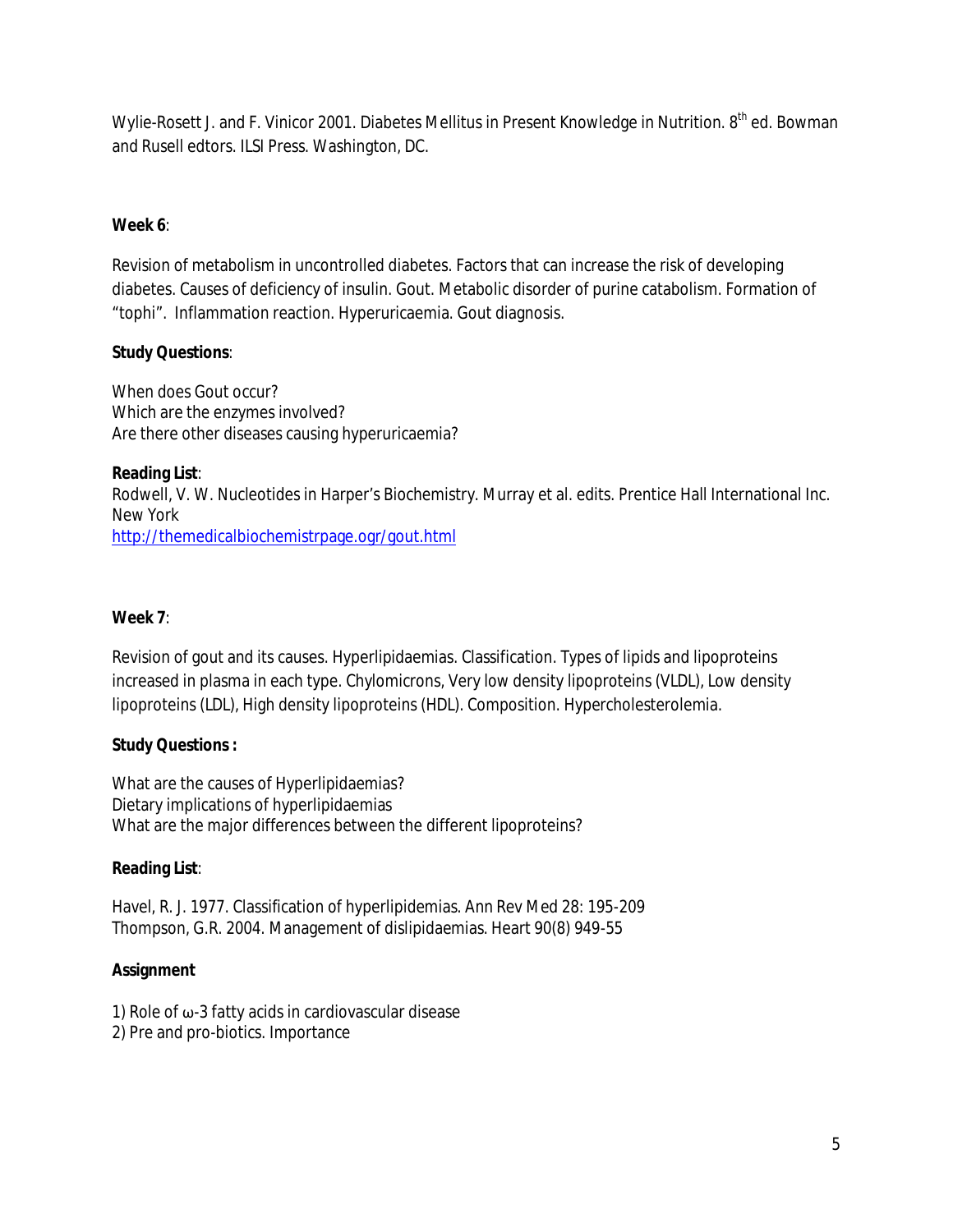### **Week 8**

CAT for 1 hour. Revision of hyperlipidaemias and gout. Introduction to the biochemistry of PEM

#### **Study Questions**:

What is PEM? Describe the symptoms Explain most important causes of PEM

### **Reading List**:

PEM, http://whqlibdoc.who.int./monograph\_62(chp2).pdf

#### **Week 9:**

Biochemical and metabolic disorders in PEM. Changes in the Blood. Transferrin and prealbumin. Plasma/amino acid ratio. Albumin level. Globulin levels. Branched amino acid concentration in plasma. Electrolyte and Water metabolism. Changes in the urine. Carbohydrate metabolism and endocrine function.

### **Study Questions**:

What are the immediate consequences of a lack of protein in the diet? How does it affect the process of digestion and absorption? What concentration of plasma albumin suggests deficiency?

### **Reading List:**

As above plus Bender A. E. and Bender D. A. Nutrition for Medical Students. John Wiley & Sons. Chichester. 1982. Pp248.

### **Week 10**

Revision of metabolic changes in PEM. Inborn Errors of Metabolism. Definition. Characteristics. Phenylketonuria (PKU). Conversion of Phenylalanine to Acetyl Co A. Phenylalanine 4-monooxygenase. Transmission of the defective gene. Alternative pathway for conversion of Phenylalanine. Consequences of the defect. Concentrations of phenylalanine and tyrosine indicative of PKU. Treatment.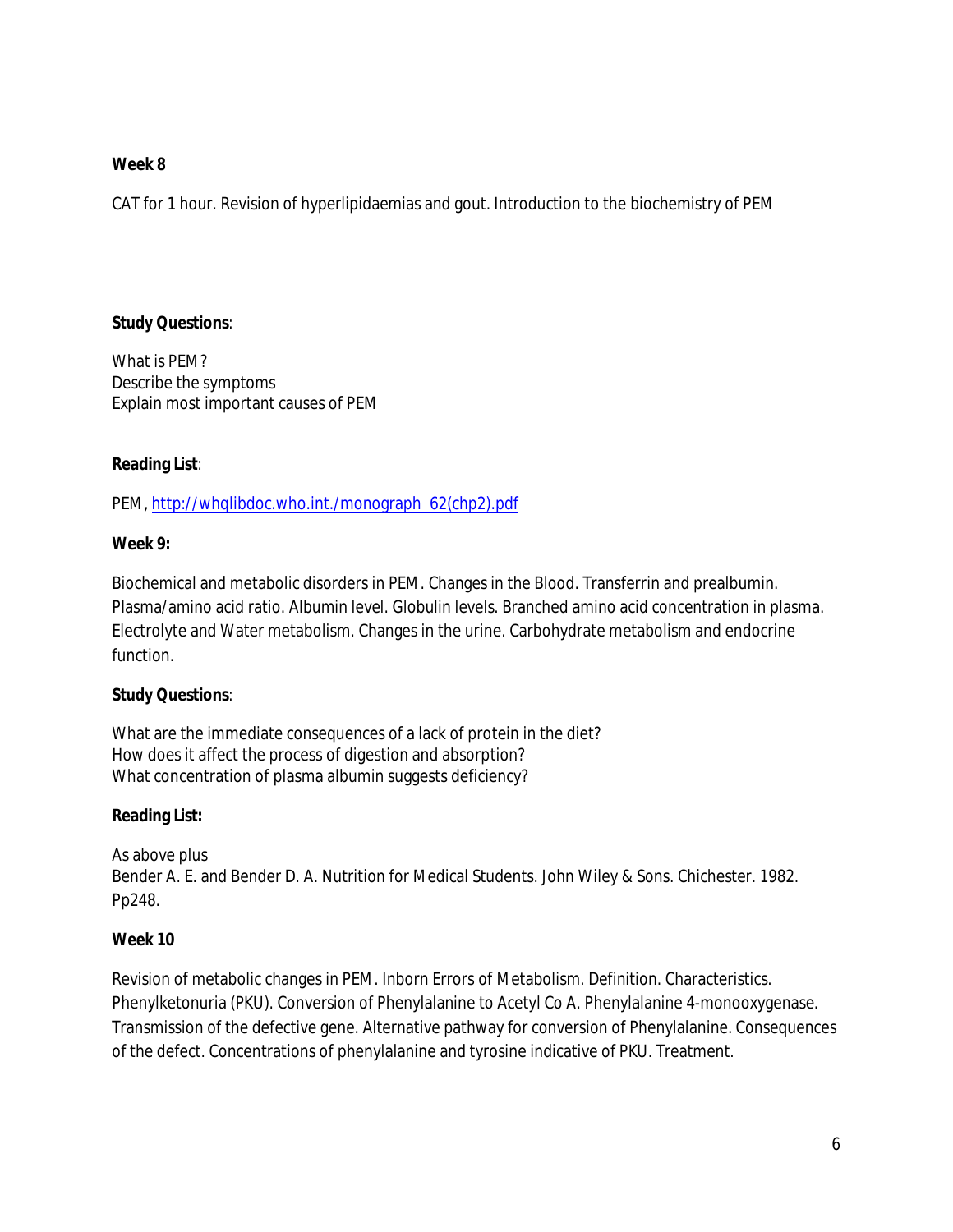### **Study Questions**

How common is PKU? How can be prevented? What are the consequences of PKU if treatment is not forthcoming?

### **Reading List:**

Bender …as above

Phenylketonuria Genes and Disease. http://www.ncbi.nlm.nih.gov/books/NBK22253/

#### **Week 11**

Revision of Inborn Errors of Metabolism. Alkaptonuria. Homogentistic 1,2 dioxygenase. Incidence of alkaptonuria. Abnormal pigmentation of connective tissue. Characteristic of the urine of patients deficient in homogentistic 1,2 dioxygenase. Maple Syrup Urine Disease. α ketoisovaleric dehydrogenase deficiency. Consequences of deficiency.

#### **Study Questions**:

Why is the disease called Maple Syrup urine disease? What are the consequences of the disease? Can it be prevented?

### **Reading List:**

Maple Syrup Urine disease http://www.nhm.nih.gov/medlineplus/ency/article/000373htm

### **Week 12**

Revision of alkaptonuria and Maple Syrup urine disease. Galactosemia. Conversion of Galactose to glucose. 1 phosphate uridyl transferase absent in Galactosemia. Consequences of galactosemia. Lactose intolerance. Introduction to the concept of Xenobiotics.

### **Study Questions**:

What defect causes alkaptonuria? Lack of what enzyme causes Galactosemia? What are the health consequences of galactosemia? Why is lactose intolerance common in Africans?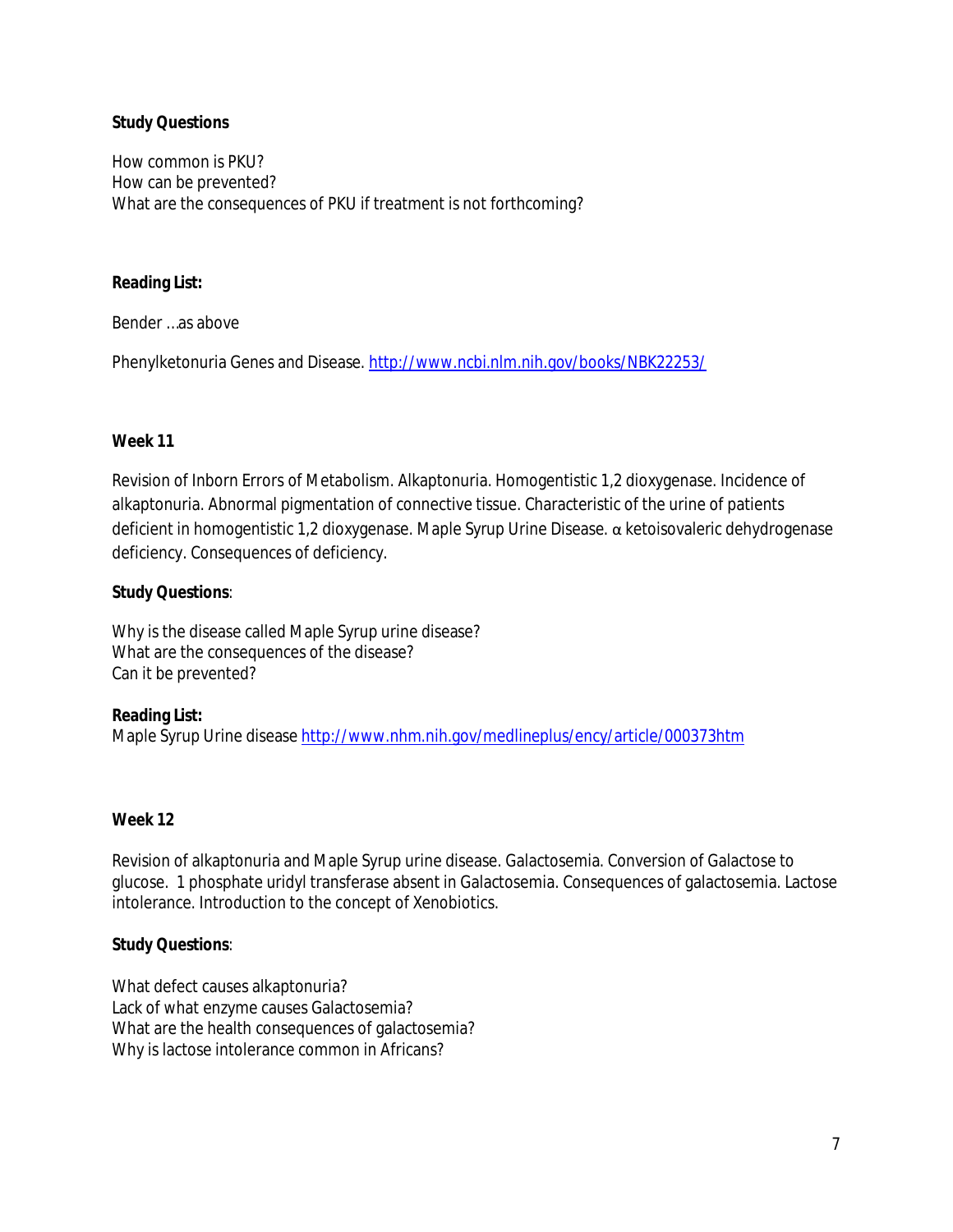### **Reading List**

Galactosemia. http://www.nlm.nih.gov/medlineplus/ency/article/000366.htm Lactose Intolerance. http://www.nlm.nih.gov/medlineplus/ency/article/000276/htm

#### **Week 13**

Xenobiotics of medical importance. Site of metabolism of these compounds. Metabolism of xenobiotics divided in two phases. Phase 1 is Hydroxylation. Enzymes are monooxygenases or Cytochrome P450 species. Characteristics of Cytochrome P450. Reduction. Hydrolysis. Characteristics of reactions of Phase 1. Cytochrome P- 488

#### **Study Questions**:

Explain the objective of the phases in the metabolism of xenobiotics What is cytochromes P450? What does the name mean?

#### **Reading List**

Murray, R. K. Metabolism of Xenobiotics in Harper's Biochemistry. Murray, R. K et al., editors. Prentice-Hall International Inc. New York 22<sup>nd</sup> edition. Pp 645-649

#### **Week 14**

Phase 2: Conjugation of products of phase 1 leading to polar metabolites. Compounds used for conjugation. Phase 2 reactions. Glucuronidation. Sulfation. Conjugation with Glutathione. Acetylation. Methylation. Factors affection xenobiotic enzymes.

#### **Reading List**

As above

#### **Week 15**

Revision

Students will revise all the concepts learnt during the course.

### **Study Questions**

Why is ATP such an important molecule? What is the difference of digestible and metabolizable energy? How does BMR change during the life span? Explain the process of oxidative phosphorylation Cytochromes are similar to haemoglobin. Discuss